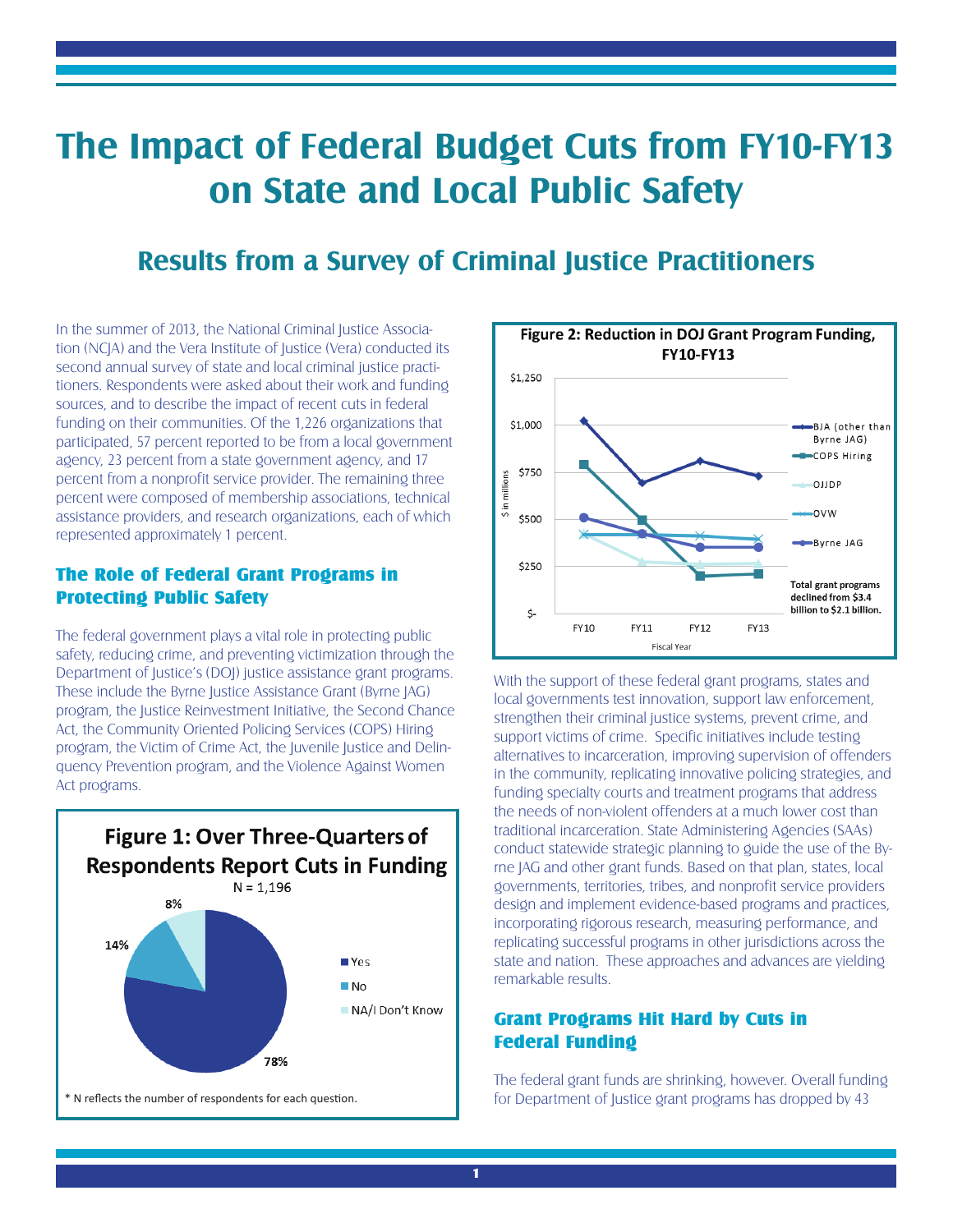

percent since FY10. For instance, since FY10 the Byrne JAG program has been cut by 34 percent, the COPS Hiring grants by 44 percent, in-prison drug treatment supported by the Residential Substance Abuse Treatment for State Prisoners (RSAT) program by 67 percent, the National Instant Criminal Background Check System (NICS) by 75 percent, and juvenile delinquency prevention initiatives under the Office of Juvenile Justice and Delinquency Prevention by more than 50 percent. As a result, funding for these programs is at an all-time low.

Furthermore, the Budget Control Act of 2011 set out a schedule for deficit reduction requiring additional cuts of about 5 to 8 percent in DOJ spending every year through FY21. The chart on the previous page (Figure 2) depicts these cuts.

### Practitioners Describe Impact of Cuts

As the charts on these pages illustrate, more than threequarters (78 percent) of respondents reported that their



The National Criminal Justice Association (NCJA) represents state, tribal, and local governments on crime prevention and crime control issues. Its members represent all facets of the criminal and juvenile justice communities, from law enforcement, corrections, prosecution, defense and courts, to victimwitness services and educational institutions. As the representative of state, tribal, and local criminal and juvenile justice practitioners, the NCJA works to promote a balanced approach to communities' complex public safety problems. Visit the National Criminal Justice Association at www.ncja.org

grant funding has decreased since FY10. Almost half (43 percent) of reported cuts were between 11 and 25 percent with another 17 percent reporting cuts from 26 percent to 50 percent. In addition, two-thirds (66 percent) of all respondents reported a reduction in their organization's workforce. Two-thirds also reported having to curtail the services they provide in their communities. Respondents also reported instituting hiring and salary freezes and employee furloughs.

The following pages are organized by sectors of the criminal justice system: law enforcement, judicial system, corrections and community corrections, juvenile justice and prevention programs, victim assistance programs, and social service programs. Each section includes summary data as well as respondents' descriptions in their own words about how these cuts have impacted their organizations'

work in the field, or may do so in the future. The opinions in this report are of the survey respondents, and do not reflect the opinions of the Vera Institute of Justice or the National Criminal Justice Association.





The Vera Institute of Justice combines expertise in research, demonstration projects, and technical assistance to help leaders in government and civil society improve the systems people rely on for justice and safety. Vera is an independent, nonpartisan, nonprofit center for justice policy and practice, with offices in New York City, Washington, DC, New Orleans, and Los Angeles. Our projects and reform initiatives, typically conducted in partnership with local, state, or national officials, are located across the United States and around the world. Visit the Vera Institute of Justice at www.vera.org.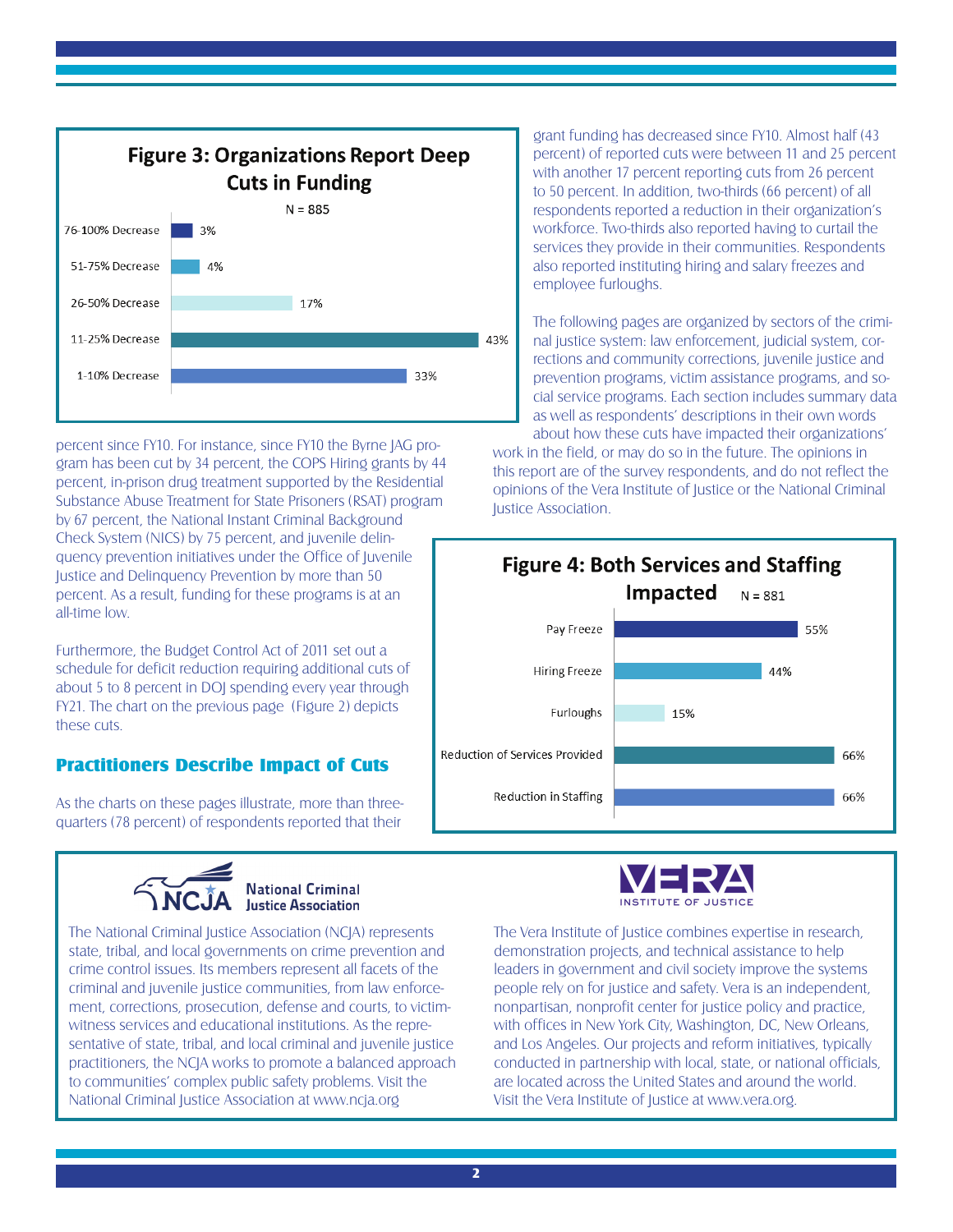## Impact of Federal Budget Cuts and Decreased Funding on Law Enforcement

"We have eliminated our Gang Task Force officer, are down to one investigator, are running with two (sometimes one) officer per shift when we should have three and a supervisor. We have eliminated two sergeant positions and are running shifts with senior patrol officers. We have no community policing, no outreach, and no intervention programs at all."

### Law enforcement manager in California

"Federal grants fund drug task forces in the state. Without the task forces, local law enforcement will be overwhelmed with methamphetamine labs and drug use. The task forces provide support for local law enforcement that will be lost without the funding. It is unbelievable that the funding has been cut year after year and local law enforcement is asked to pick up the slack. Unbelievable."

### Officer on a drug task force in Missouri

"Our police department partnered with the city rec center and a mental health agency to provide a safe place for child custody exchanges and visitation. This program was started in 2003 because there were a significant number of issues arising during exchanges at local businesses. The issues were severe enough that law enforcement was frequently called to intervene. The program that was developed provided a safe public place (the rec center) where children could be exchanged. The staff was provided with procedures to follow and training was offered to employees so that any situation could be handled. The mental

the eight authorized positions, five are designated as patrol officers. Of the five patrol officer positions, only two are filled, as disparate wages and equipment create an environment in which recruiting and retention are impossible. We have one civilian employee, having lost two civilian positions, who struggles to undertake all the excess work."

### Law enforcement agency respondent in Arizona

"As a result of budget cuts and the resulting hiring freeze, the Community Policing Division [in our city's] Police Department has been eliminated and the officers have been placed back in regular patrols. Any youth deterrence or prevention programs that were previously undertaken with funding through grants have been eliminated due to lack of funding."

### — Grant coordinator/public information specialist in New York

"Our number of felons has increased; our staff has remained the same, funding for substance abuse and sex offender treatment has been cut, thus resulting in more felons violating the conditions of probation/parole and being sent back to jail, which has resulted in an overcrowding of our jails, sometimes as much as 130 percent of capacity."

Law enforcement practitioner working in parole/probation in Alaska

health providers screened families, helped them understand expectations of behavior during exchanges, and provided intervention as needed. This program proved successful and reduced domestic calls requiring law enforcement intervention by 49 percent! Partners try to continue the services as they are able. However, they are not anywhere near the level they were before funding was removed."

Law enforcement practitioner in Ohio

"The budget has been steadily reduced from around \$850,000 to the current \$605,000. Total agency employees have been reduced from 14 to eight. The School Resource Program has been eliminated. Two detectives assigned to the local drug task force have been removed as the primary patrol function is decimated. Of

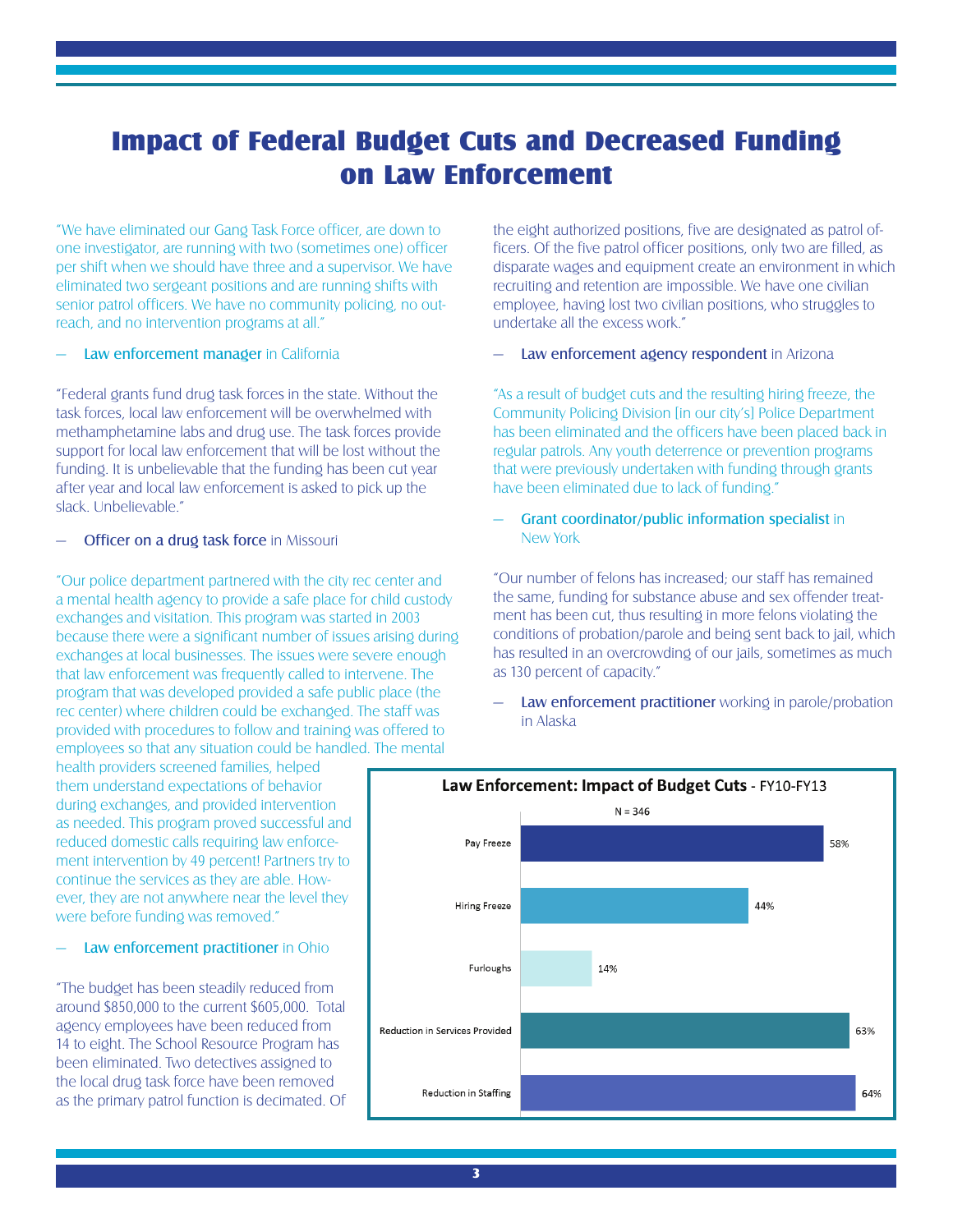"Arrests have decreased significantly with reduction of officers. Additionally, drug task force funding for meth lab clean up has decreased. This task has been assumed by the local task force with local funding. The Drug Task Force has been cut. There is no longer overtime, the interdiction of the local interstate is no longer part of the program."

### Prosecuting attorney in Arkansas

"We are a bi-state narcotics unit that focuses on educating the public, as well as targeting the mid-level narcotic traffickers in our jurisdiction. We are currently five officers short due to funding issues. This lack of manpower has had a dramatic effect on our overall operations and our office's efficiency in investigating these complex multi-state investigations."

### Law enforcement manager in Illinois

 "Our task force is partially grant-funded and is designed to address drug trafficking organizations and drug-related violent crime. Local agencies do not have the manpower or funds to address this level of violator and federal agencies concentrate their efforts on multistate or out-of-country suppliers. This means the source of illicit narcotics in most jurisdictions is not addressed by anyone. Lack of grant funding directly impacts the ability of drug task forces to fill the gap left by federal and local efforts."

### Law enforcement manager in Georgia

"We have had to eliminate any proactive crime watch and community engagement programs. Our property crimes have increased, and while we met 90 percent of the need for hiring additional officers, our crimes against persons was not high enough so we were turned down for additional officers under the grant programs."

### Law enforcement manager in California

"Our task force has 13 officers for 15 counties. Not cities. Counties. The reduction of the task force and the funding has greatly impacted local law enforcement. The officers are not allowed to work over eight hours because there is no funding to pay for it. If a meth lab is located after hours then the officers may not be able to respond to assist because the funding is not there."

### Task force police officer in Missouri

"[Our} Tri-County Drug Enforcement Task Force serves three area counties in Iowa. This Task Force has been a very powerful and successful organization for more than 20 years. We have been funded by the Byrne Justice Assistance Grant Program. Over the past several years, we have lost substantial funding in our operations budget. Next year in fiscal year 2014 we have already been made aware that our funding will be cut 45 percent across the

board. This will either cut the Task Force operations altogether, or put a drastic cut in narcotics enforcement in the area; this will negatively affect the community and put the citizens in higher risk of violence because of lack of narcotics enforcement."

### Drug task force lieutenant in Iowa

"In the past, we have successfully been able to proactively work crimes against children using the Internet by actively working in an undercover position. Due to funding constraints, we are no longer able to proactively seek perpetrators looking to commit crimes against children, but are rather forced to investigate these crimes after children have been victimized."

### Law enforcement practitioner in Missouri

"Due to budget cuts, we are having to cut back all aspects of operations. With the last cut we just received, we are working diligently to secure funding to not have to let drug agents go. We are a small agency, employing two full-time agents, a part-time director, part-time deputy director and a part-time bookkeeper. If we have to lay off a full-time agent, we will not have enough manpower to remain functioning. Our drug task force works with many of the local agencies and also has independent cases. We help with the drug problems because most agencies cannot afford drug agents and the regular patrol force. We have also worked with federal cases that have brought down several 'larger scale' drug rings….Due to reduction in funding, there are many leads that we have to dismiss."

### Law enforcement budget administrator in Tennessee

"Since 2010, our police department has lost approximately 18 percent of its sworn personnel members. This has led to an elimination of the Department's Community Affairs Section, which primarily handled community outreach programs and qualityof-life issues; reductions in regular gang tasks force details; and reduced sworn personnel in the Office of Criminal Investigations. Since the same period of time, the Department has seen a slight increase in violent crimes and significant increases in property crimes."

### Police department grants manager in California

"Our narcotic and gang enforcement programs have been reduced by approximately 40 percent. Our Marijuana Suppression Program is particularly successful and well documented. Street narcotic enforcement has been reduced due to cuts. Gang suppression enforcement efforts have been reduced by 50 percent over the past five years."

### Law enforcement, budget manager in California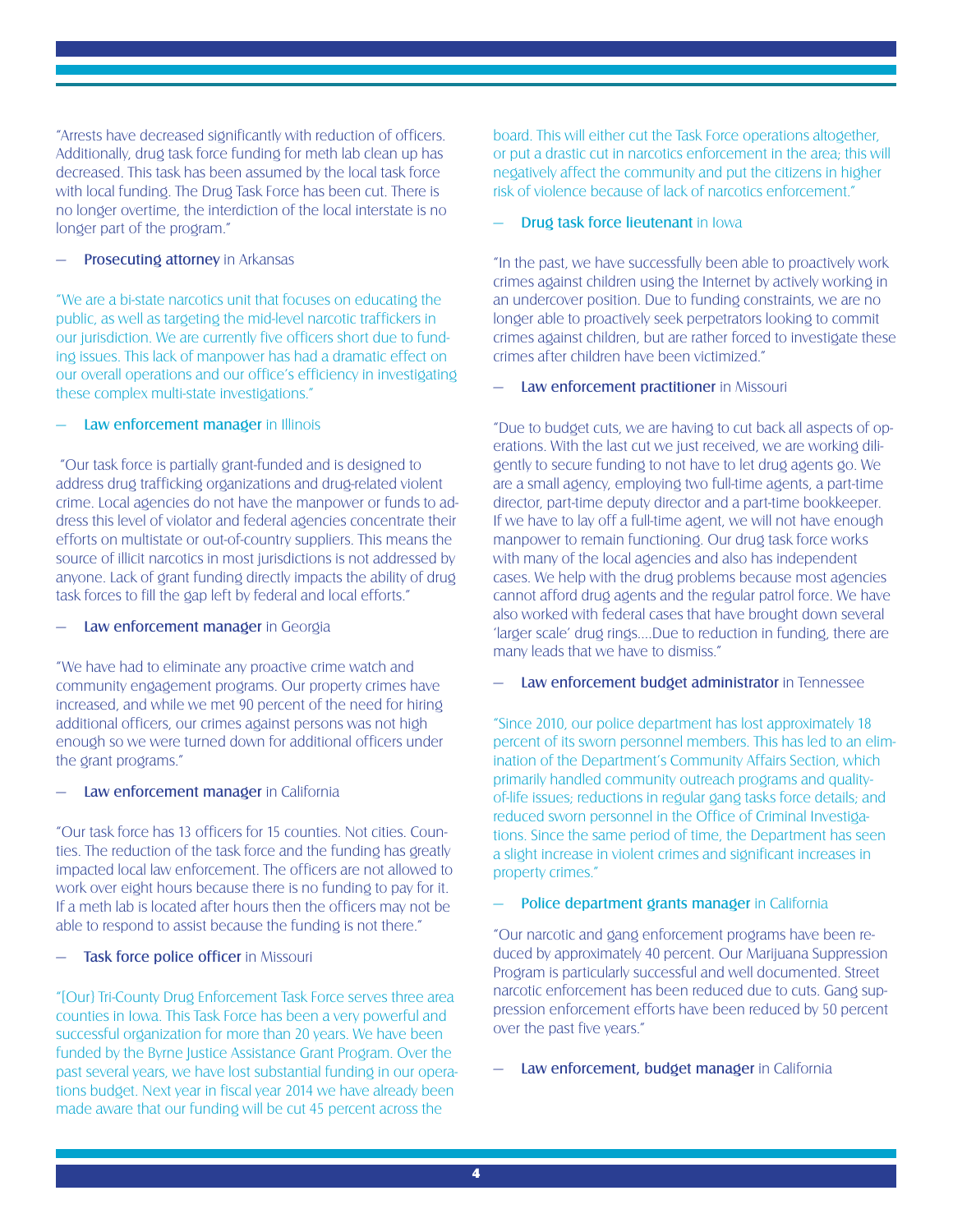# Impact of Federal Budget Cuts and Decreased Funding on the Judicial System

"Project Safe Neighborhoods (PSN) funding has been eliminated, and our office lost funding for a PSN coordinator position that assisted the federal and state prosecutors on gun cases. These cases will not be handled as quickly without this coordinator. A prosecutor position was eliminated when the Arrest Grant funding was not renewed by the federal government. This position was an essential prosecutor position in the Domestic Violence Prosecution Unit. More than 50 percent of the cases that come through the courts are domestic violence cases, and the caseload per prosecutor is increased because of the loss of the funding for this position. Two criminal investigators in the Gang Prosecution Unit will not have jobs after December 31, 2013 because [Byrne] JAG funding has been reduced. The prosecution of the most horrific gang cases in Memphis and Shelby County, at best will be slower, and at worst will not be prosecuted because witnesses and evidence will not be available for the prosecution team."

### Prosecutor in Tennessee

"Strategies Against Gang Environments (SAGE) provides legal services aimed at reducing street gang activity, narcotics sales and use, and related problems occurring within cities. SAGE prosecutors are assigned to specific geographical areas within Los Angeles to respond to public nuisance problems that deteriorate quality of life in these neighborhoods. ... The Clearinghouse Electronic Surveillance System (CHESS) is structured to handle State and Federal agency-generated telephone wiretaps applications processed through the Los Angeles Regional Criminal Information Clearinghouse (LARCIC). Nearly 300 wiretap applica-



tions are processed per year resulting in the seizure of millions of dollars in narcotic proceeds and thousands of kilograms of cocaine, other narcotics and dangerous drugs. The reduction in federal funding since 2010 has resulted in the elimination of positions in each of the programs. Two SAGE prosecutor positions were eliminated. Therefore, two geographical areas no longer have a dedicated SAGE prosecutor ...One CHESS prosecutor position was eliminated. This reduction in CHESS impacts the level of assistance our office can provide to the State, Federal and local law enforcement agencies and multi-jurisdictional task forces with processing wiretap applications."

#### Grants and contract manager in California

"We have had to eliminate our drug and violent crimes unit, which has successfully handled over 40 drug cases just in the past year, which included a drug bust which took down a distribution ring which had cartel affiliates who were arrested. Additionally, our violent crimes investigator successfully investigated and/or assisted other agencies in over 50 cases. Now, because of being cut completely, we have no drug investigator, and not having that asset in our district is detrimental."

### Prosecution manager in Oklahoma

"The crime scene investigations training we provide has made a huge impact on criminal investigations, first in identifying suspects through the collection and analysis of evidence through the prosecution. Reduced funding has significantly impacted the professional training that is needed for law enforcement to

> aid their communities, reducing crime by identifying offenders and aiding in their prosecution."

### Administrator and prevention manager in Tennessee

"Our Behavioral Health Therapeutic Drug Court program recently completed a review of our success for recidivism. We found that, before Drug Court participation, defendants recidivated (new felony charges over a two-year period) at a rate of approximately 75 percent. After Drug Court participation, that rate decreased to 25 percent; for our graduates, the rate decreased to 11 percent. The costs savings can almost not even be computed, when one considers the impact for improving public safety and returning citizens to productive, tax-paying status. Without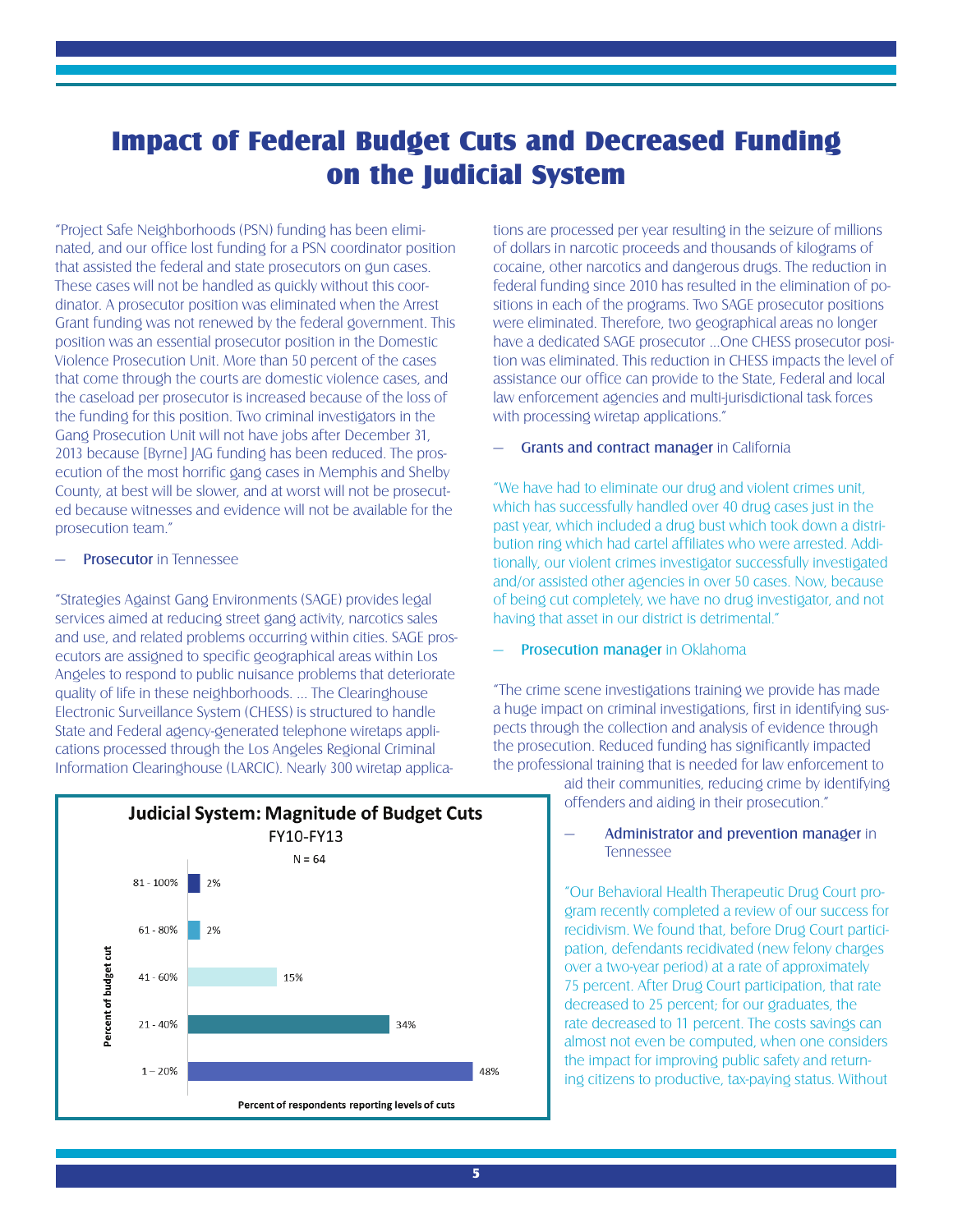federal discretionary funds, our program (and others across the country) would have to be reduced or eliminated."

### **Manager** in Washington state

"Drug Court Programs rely on federal funding to sustain community-based treatment services and recovery efforts for courtinvolved individuals. Without federal funding, positions could not be sustained to assist program participants in successful recovery plans, reduce recidivism or allow for ongoing community based monitoring."

### Court manager in Maryland

"[Our] Adult Drug Court had to be shut down due to lack of funding. We had a very successful adult drug treatment court, that was based in one of Maine's larger cities and covered two counties that had to be shut down due to the cut in funding. While the Court itself continued to handle cases, we could not operate the program effectively without the outside support groups/staff who provided tracking of defendants, supervision, referrals, etc."

### Court personnel in Maine

"All treatment services provided for Tribal Court clients, including substance abuse, trauma, and violence have shown to be effective, with a reduction in recidivism. All of these treatment services as well as program evaluation will be completely eliminated without federal funding."

### Court administrator in Colorado

"One of our worst losses was a Veteran's Court that was created using Byrne JAG Recovery funds and then supported addition-

ally by small regular [Byrne] JAG funds. Our portion funded one Public Defender who worked with veterans who come into the criminal justice system on a non-violent charge to divert them by helping with housing, drug treatment, assistance with the VA. It has been hugely successful, but because of cuts, they may completely end at the end of September. More than 200 veterans have been diverted from prison through this program, and the very modest amount of money it took (about \$65,000 year) was a wonderful example of what could be done with a small amount of money.

### Manager, administration and policy in Arkansas

"Byrne JAG...funds salaries for prosecutors and support staff so that we can prosecute drug offenses

which would otherwise not be prosecuted for our city. The County prosecutor's office declines to prosecute certain drug possession charges. These are class 6 felonies such as possession of marijuana and possession of drug paraphernalia which are then waived down to our office, the City prosecutor's office. The prosecutors in the drug unit then proceed on these cases along with driving under the influence of drugs. Without this federal funding we would have to cut these positions and would be unable to prosecute these cases at our current level. This prosecution supports police action taken in the City to ensure our parks and other areas of the City are policed for these crimes. This in turn makes [our city] a better place for the general public and for businesses in the City limits."

City prosecutor in Arizona

"[Due to funding cuts] we will have the ability to serve less people in our problem-solving courts, fewer people will receive needed substance abuse and mental health treatment, and fewer people will receive needed medications."

### Substance abuse treatment provider in Illinois

"We hired a Firearms Examiner using funding from a [Byrne] JAG grant. This scientist was quickly trained and provided forensic testing on firearms-related cases.... The loss of this scientist would severely impact the laboratory's ability to provide timely forensic testing services. The [Byrne] JAG grant was used to hire part-time firearms examiner consultants. They were temporarily furloughed when the grant was cut until new funding could be found. This resulted in an increase in the number of backlogged firearms cases"

**Forensic scientist in New York** 

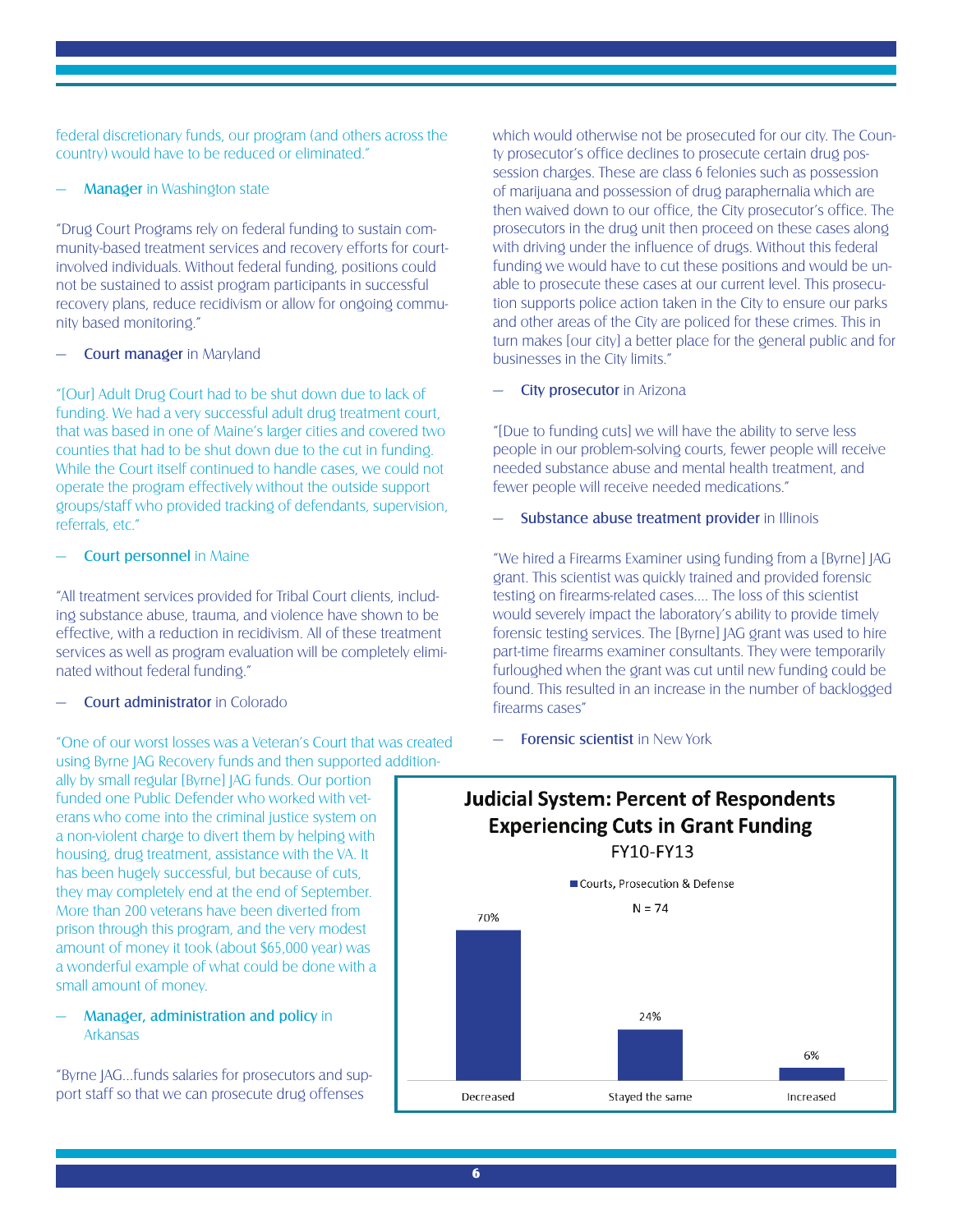# Impact of Federal Budget Cuts and Decreased Funding on Corrections and Community Corrections

"The re-entry program and substance abuse programs [run through our corrections department] are gaining momentum and traction in reducing recidivism… Sequestration has caused a reduction in the amount of grant funding available. This loss of funding has caused us to eliminate programs and services with community partners that have provided direct services in counseling and substance abuse for released offenders. We have been unable to expand any programs or services for our inmate population and these reduced services could lead to an increase in recidivism rates over the next few years as our inmates return to the community"

### Corrections official in Nevada

"The college program [in the prison] was discontinued. It is the most expensive program, but also the most effective. It is very successful at opening the offender's mind to more than just their community and reduced recidivism greatly. It also lessened conduct problems due to the increase in thinking skills, communication skills, and goal planning. My work is reentry focused. The loss of shelters and missions due to lack of federal grants has hit the offender population pretty hard. Also, sex offenders, even if distasteful, are more difficult to place because of it."

### Casework manager in Indiana

"Residential facilities housing sex offenders and other offenders being released back into the community have been impacted. These facilities are badly needed to allow for the appropriate



monitoring, supervision and reentry into the larger community. Offenders [are] more likely to reoffend when released without a home plan and structure after long periods of incarceration. This is a public safety issue."

### — Missouri budget, parole and probation administrator

"Due to the reentry program losing almost half of its funding, many services have been eliminated. We are no longer able to assist with the costs of obtaining birth certificates, clothing for employment or driver's license abstracts for our participants… Due to the cuts, we are unable to expand the hours of one of our case managers and are not able to serve as many people in a timely manner. We are unable to provide food vouchers as we have in the past. It has become more difficult to provide for the basic needs of our ex-offenders; things such as underclothing and hygiene products cannot be purchased due to the lack of funding. Donations of these items are becoming scarce."

Parole and probation manager in New York

"To date, we have managed the cuts through an increase in the cash match share for grantees and by eliminating 13 grant-funded positions (in addition to a 25 percent cut to staff in our office). We have eliminated two task forces and eight corrections/ community corrections grants in the past two grant cycles. We have also implemented policies requiring cash match and limiting non-task force grantees to 48 months of eligibility. The FY09 ARRA (Recovery Act) funding helped push back some of the

> cuts for our grantees. Beginning with next fiscal year (2014-15) we will be passing through 42 percent fewer grant funds through the Byrne JAG program. At that time, we will be forced to make significant cuts to all programs - reducing the federal share of funded positions and eliminating positions and projects altogether. We expect to reduce funding for 26 positions currently funded through the Byrne JAG program.

#### Grant manager in Iowa

"All funding and grants for treatment programs were eliminated. In Oklahoma we have no treatment money for offenders on probation. Without treating the cause for which the offenders committed crimes, we are struggling with recidivism."

Parole and probation manager in Oklahoma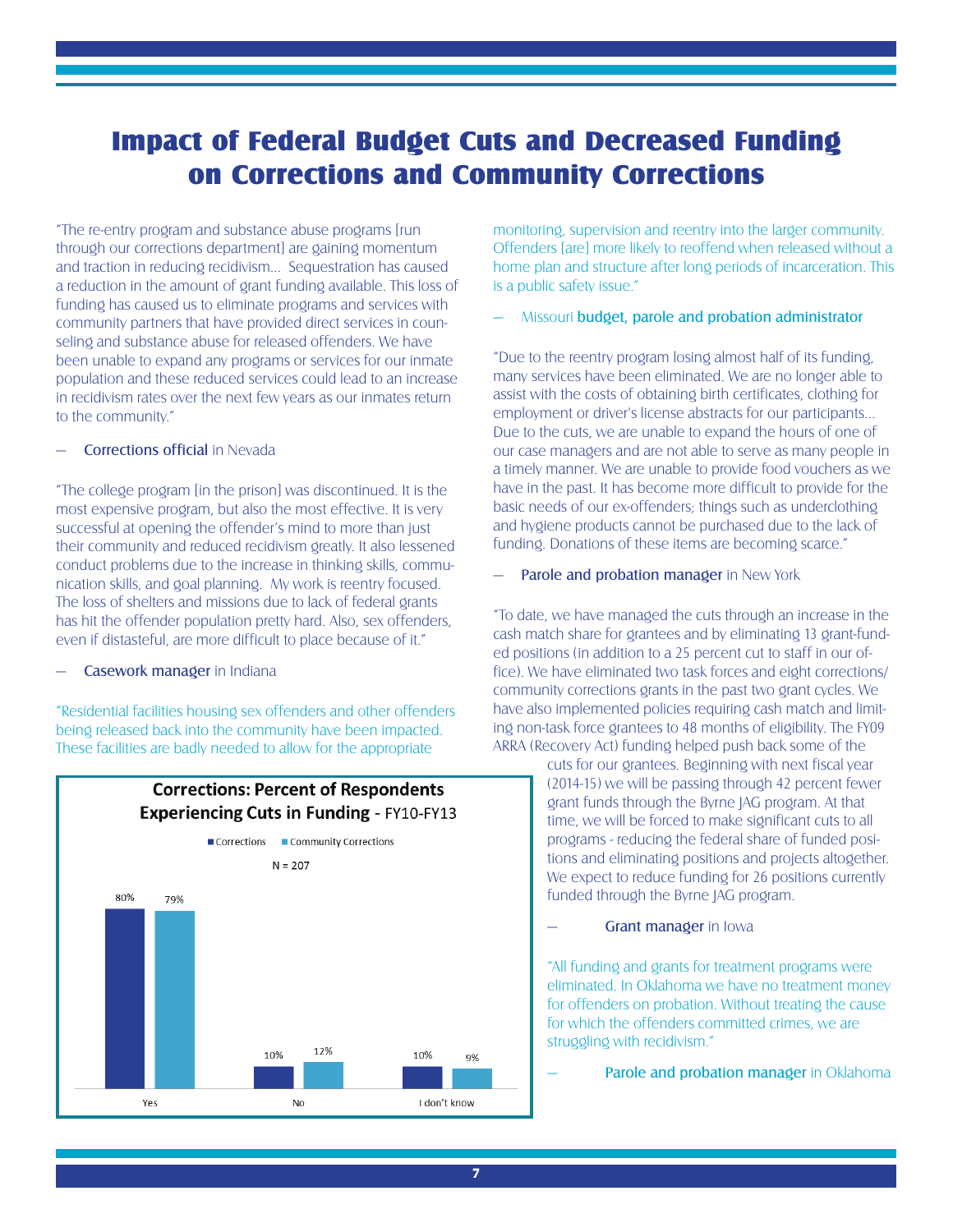"I work for a federal agency that supplies training and technical assistance to state and local corrections agencies. Our agency is now experiencing a 40 percent vacancy rate as we are not permitted to hire due to the hiring freeze. This has forced our limited staff to take on unacceptable workloads. Our agency has not seen a budget increase in the past several years, but has continued to serve our customers effectively though costs have significantly increased over that time."

### Corrections practitioner in the District of Columbia

"When funded we have been able to reduce criminal recidivism by up to 50 percent by providing education, resources and social services intervention to persons returning to the community from custody. When cuts are made, these same persons are more likely to return to custody, which results in more substantial costs of incarceration, and families returning to social service assistance."

### Manager in education and prevention in California

"Our facility has been inmate-to-staff violence-free since 2004 and only five instances of inmate-on-inmate violence have occurred since 2004. Without funding to continue the services of our counselor and case manager, violence could very likely increase significantly, thereby putting both inmates and staff in danger. Approximately 70 percent of our inmates have a mental health and/or alcohol or other drug issue, some of them severe. We are currently able to provide them with stabilization, resources and referrals. Without stable, consistent funding, these inmates will be released back into the community in the same condition or worse, thereby putting both the released inmate and society at risk for a myriad of problems associated with the untreated addict/mental health sufferer."

### Mental health provider in a prison in Ohio

"We had created a Women's Treatment and Resource Center for the supervision and support services of female offenders supervised on probation and parole. Over 85 partners in the community joined forces to bring resources to these at-risk women leaving prisons and jails… However, in the last year the program has been closed down and the building is now being used as an overflow for classes for the Women's Community Correctional Center, which is co-located in the building. A program that once served thousands of women a year, now serves the 60 women living in the half-way house and a few select others on Wednesdays, when very few classes are now offered. The collaborations have stopped with our community partners and we are facing a housing crisis at the prison because we are sending so many women to prison."

Parole and probation manager in Utah



"The Alcohol and Drug Treatment program at Bolivar County Regional Correctional Facility in Cleveland, Mississippi, is unique in corrections in Mississippi in light of the fact it is the only treatment program that is governed by a House bill...Under this law, and the contract the state has with the county to provide substance abuse treatment to offenders housed at Bolivar County Regional Correctional Facility, House Bill 454 also entails an intensive aftercare component. For second and subsequent DUI offenders, we are certified to perform the diagnostics by Mississippi Department of Mental Health. This means that after completion of our alcohol and drug program participants will be eligible for a reduction in suspension time of their Mississippi driver's license. Of all MDOC offenders, an estimated 80 percent meet the criteria for being in need of substance abuse treatment in varying degrees. For 2012, the recidivism rate of this program stands at 7 percent. Studying the outcome of the program's 10-year history the overall recidivism rate is 11 percent. Realistically, the services and partnerships that has helped this program achieve its success with offenders could be eliminated as a result of budget cuts. The cuts would force a reduction in staff and provisions for having offenders to serve. Due to budget cuts and reduction in staff this program has to eliminate an evidence-based program, Moral Reconation Therapy (MRT), that was offered to offenders at this facility… According to statistical data, recidivism is reduced by 30 percent for those completing the MRT program. In addition to the MRT, those participating in the program are also being exposed to a Cognitive Behavior approach to dealing with anger. This program has been proven to assist offenders into their reentry to society and allowing aftercare services to gain partnerships with the community-based programs that accept ex-offenders; therefore, reducing chances of offenders re-offending."

Treatment program director in Mississippi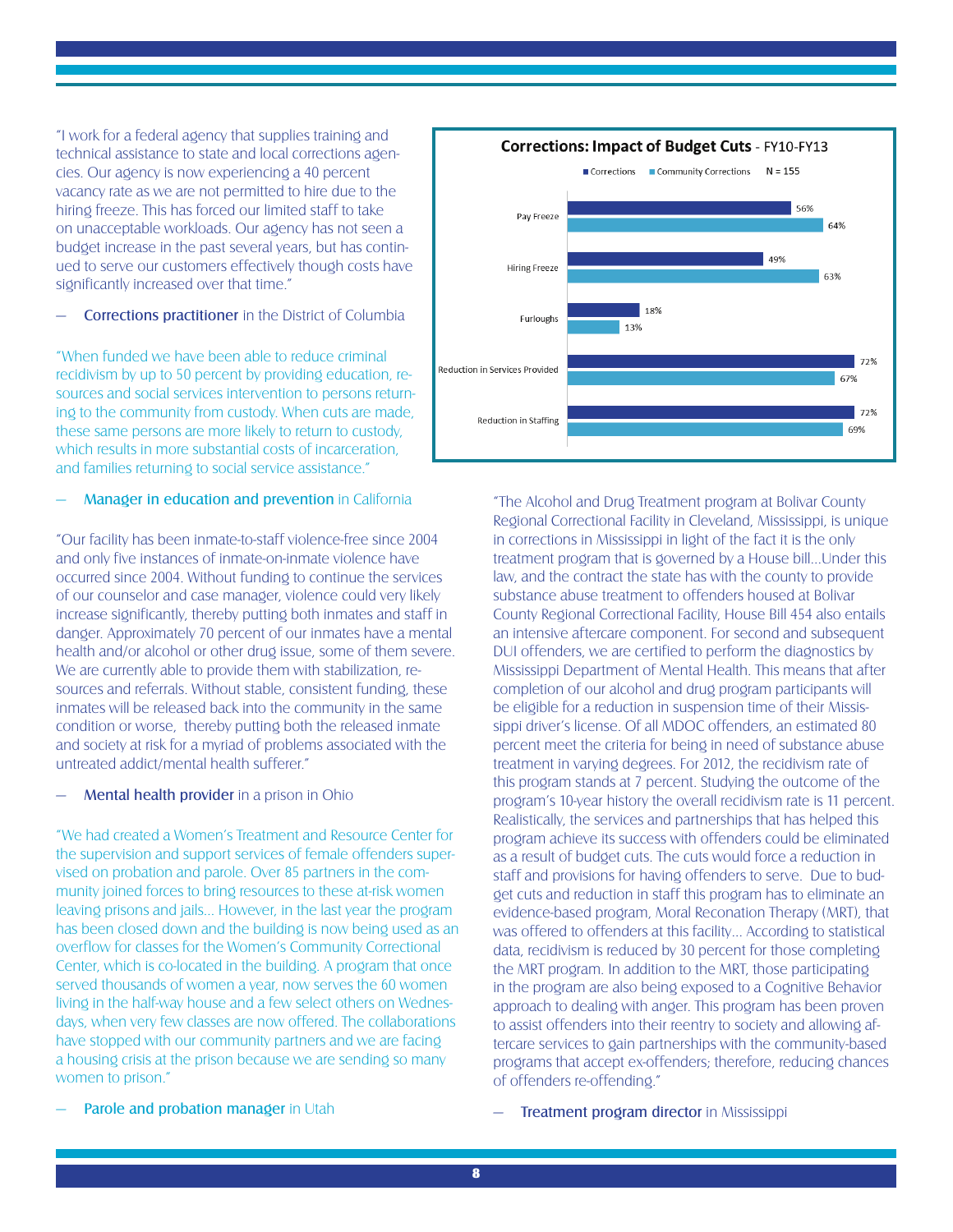## Impact of Federal Budget Cuts and Decreased Funding on Juvenile Justice and Prevention Programs

"As a result of budget cuts, the police department has been forced to remove the School Liaison position. This program had previously been responsible for over 300 interactions with school- aged children in our district schools. These calls for service must now be handled by regular patrol officers who lack the necessary training in handling school-based problems."

### Law enforcement budget administrator in Michigan

"We've experienced a total loss of funding for a residential program serving juvenile males with sexual assault histories; those youths are now being served at residential treatment centers in other Texas communities, away from home and not in coordination with local treatment providers. There has also been a loss of funding for First Offender Programming, which enables law enforcement to refer youth charged with minor crimes and their parents to an educational/skills-building program. Drug Court funding has also been severely decreased, pushing eligible youth further into the juvenile justice system without treatment."

Texas budget and administration manager in juvenile *justice* 

"Since 2008, we have lost two-thirds of the funding for serious juvenile offenders. At the same time, other agencies like substance abuse and mental health have lost funding. The lack of availability of programs forces judges to incarcerate rather than intervene. While these offenders have not increased the risk to the community when attending interventions, it is not necessary to incarcerate. We have had significant drops in juvenile referrals. Some of this can be attributed to the use of evidence-

based practice; however the lack of focus of law enforcement on juvenile crime because of cutbacks has also been a factor. The lack of funding for prevention programs for juveniles kicks the problem down the road to the adult system. I think we are taking steps backwards in dealing with juveniles."

Deputy state court administrator in Utah

"We have had so many success stories; however, the one that stands out the most is one of a former gang member. He came into the program one day, asking if he could start boxing. We took one look at him and knew he was on drugs. [We] said, "come back tomorrow, when you are sober." The individual was upset, but

left. He came back the following day. He came back every day since then. He graduated from high school. He left the gang. He went to college. He opened a business. He got married. He started a family. And he still comes in every day. He is one example. But he represents 96 percent of kids that walk through our door. If our funding is further eliminated, we will close the doors to our center. And all those kids that we see will be out in the street, in gangs, shooting each other, going to jail, and not doing anything with their lives…Our funding has been cut by almost 75 percent in the past three years."

Fiscal officer in education and prevention in New York

"Our national outreach had a huge impact on both diversifying training to agencies that could not travel to our facility, but also in the number and types of agencies that could attend (rural vs. metropolitan). With the reduction/loss of funding, those agencies and the communities they serve are less able to solve crimes based on suspect identification or testify credibly during the prosecution (due to lack of formalized training)."

**Executive director** of a law enforcement innovation center in Tennessee

"Our federal [Byrne] JAG funds help to support our juvenile diversion program which has a 96 percent success rate. With the reduction in funds we will no longer be supporting this program with federal dollars. Over 80 children are served annually in this program."

— Juvenile justice manager in Florida



# Juvenile Justice and Prevention: Percent of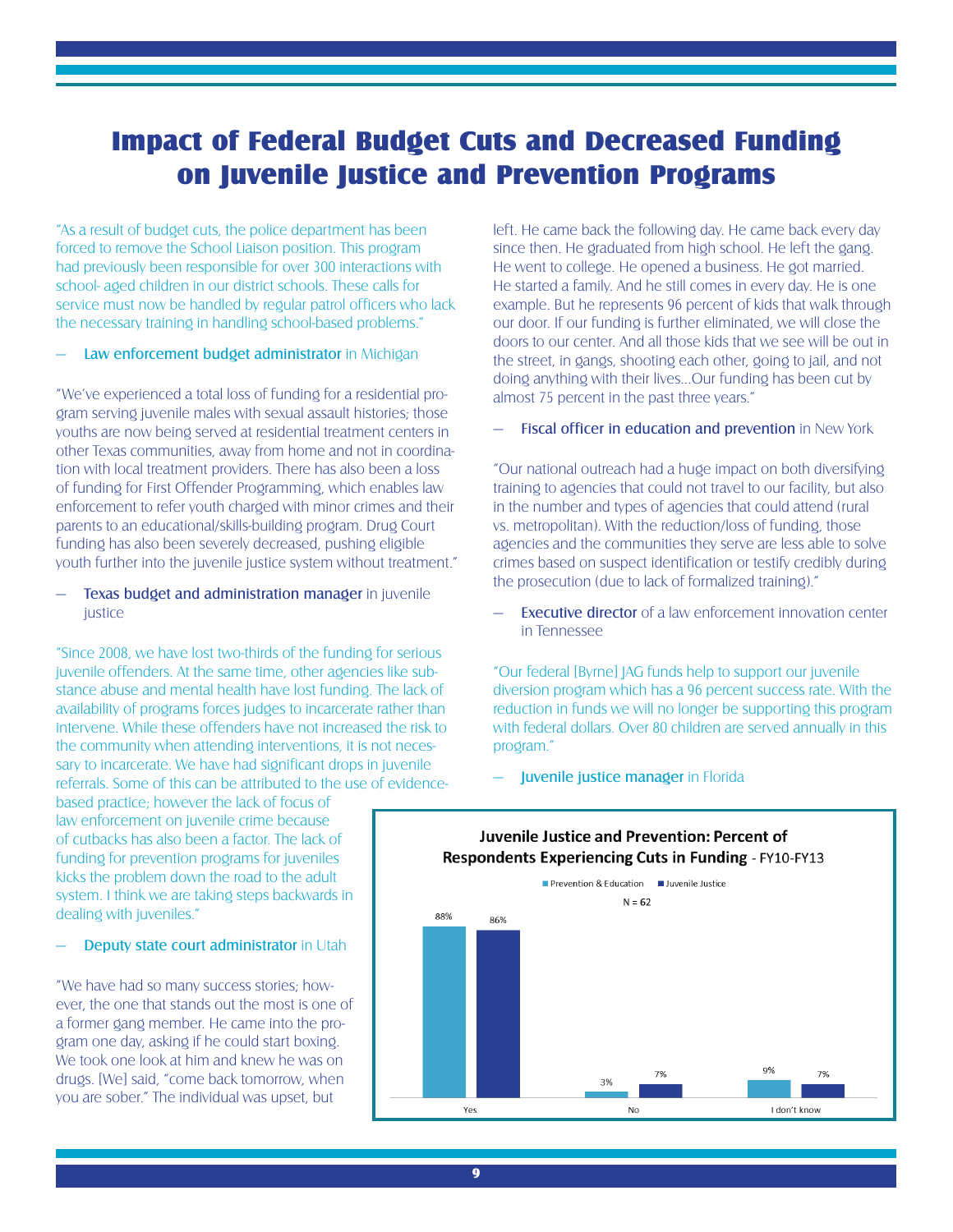

"As a small rural community, we do not have access to a lot of resources that other urban areas may have. In FY 2011, the school lost a significant amount of funding from the state, and among other things, cut its budget for the School Resource Officer. The SRO had been installed through a federal grant several years ago…The SRO was integral in working with youth and their parents to provide lessons on safety, to help at-risk youth find their way before they enter into the system, and to be a friendly face for the police force encouraging youth to have a positive view of officers in town. Since then, we have seen the negative behaviors of youth increase dramatically. Data show clearly that the drug/alcohol/tobacco incidents with juveniles increased dramatically with the loss of the SRO going from two arrests in 2011 to 36 in 2012."

### Local government budget administrator in Texas

"These agencies seek to reduce the number of youth suicides, with one of the highest suicide rates in the nation. These are not just programs; they are compassionate experts in the field of first responders, law enforcement, shelters, victim advocates, county attorneys, juvenile probation officers, mediators, who work in these professions to try to make our state a better place. Without the funding we receive from these programs, many of the small nonprofits will be forced to close."

### Administration and policy manager in Montana

"Reduction in funding has resulted in elimination of shared funding for the [Council] to help with placement costs of children being removed from their homes or those children who need a residential placement."

### Juvenile justice manager in Ohio

"We provide an alcohol and drug prevention program after school to the most high-risk children because of school incidences, poverty, living conditions, and overall socio-economic conditions they are living with and in. This program was eliminated. This program has been for some children and adolescents their only avenue to understand their dilemma where family members have alcohol and drug dependencies and/or the child is beginning to experience and indulge in some of the same practices."

### **Executive director** of a nonprofit organization in Tennessee

"Many of our youth have severe mental health issues that may go undiagnosed and/or untreated. With the loss of our federal grant, our program to work with violent offenders will be watered down; we will not have enough money for all clients to receive individual counseling."

### Juvenile justice manager in Texas

"Funding cuts have affected [our law enforcement acacdemy] from doing field training [on] domestic violence. That includes our Native American population and rural law enforcement departments. They lack resources and require us to bring training to them. We also have not been allowed to continue our 40 hour victim advocate basic course. This course provided critical training on collaboration to keep victims and children safe while holding offenders accountable. These funding cuts have set our state back after many years of progress."

### Budget administrator in Montana

"Our on-site trauma-focused therapy services, which has been available to victims since 2008, has now ended as a result of federal budget cuts. At our height, our on-site therapist provided trauma-focused therapy to over 50 child victims of sexual abuse annually. Trauma-focused therapy is an evidenced-based intervention proven to aid victims in building resiliency and reversing the adverse effects of sexual abuse. Our [Office of Juvenile Justice and Delinquency Prevention] funded Girls Circle evidence-based support group was eliminated in 2011. Over 25 at-risk female juveniles were no longer served through this program. Our on-site therapy services were eliminated in 2013. Over 50 sexual abuse victims were no longer served."

Executive director of a nonprofit service provider in West Virginia

"Due to lack of funding our School Resource Officer program had to be eliminated and a position was not filled when an officer retired. This has impacted our relationship with youth at risk and we have seen an increase in bullying, drug activity and other related crimes."

**Chief of police in Montana**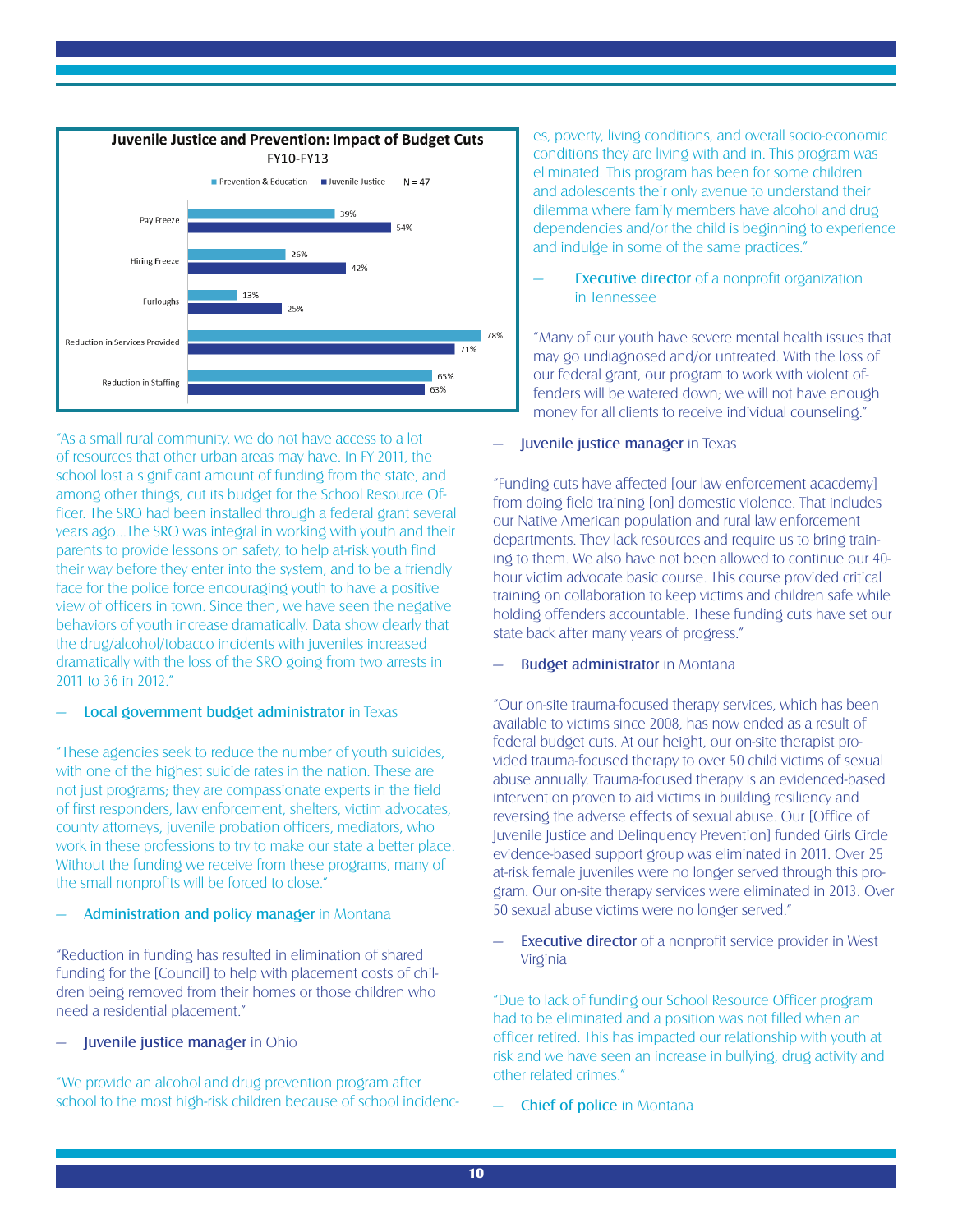## Impact of Federal Budget Cuts and Decreased Funding on Victim Assistance Programs

"Staffing shortages have resulted in burnout and turnover, and have forced us to curtail most of our prevention activities. Outreach activities have been reduced significantly. We have no travel or training funds; have depleted agency education and promotional materials; eliminated women and children's enrichment activities; cannot send new board members for training. We cannot replace outdated and non-working computers, telephones, or security systems. We often run low on food and have been forced to limit client transportation. We cannot update technology, even to meet mandates from funders."

### Victim assistance manager in Indiana

"Due to budget cuts, our Central Ohio program had to eliminate staff positions that provide emergency response and long term restorative care to victims of trafficking, resulting in our program serving a greatly increased number of victims with fewer staff. Additionally, we were unable to expand a human trafficking victim services program in Cincinnati to address a 42 percent increase in identified victims of trafficking."

#### Victim assistance manager in Ohio

"The greatest success story is that our small community with awareness programs and visibility of the victim advocate, domestic violence reports have decreased about 20 percent in the past year; also teenage girls are more willing to report rapes and be cooperative witnesses for prosecution with the interaction of the victim advocate and victim. [It] has taken six years to get to this point. Absence of grants will eliminate this office which

will increase domestic violence and rapes not being reported. Continued cutbacks or possible elimination will close the office for the victim/witness advocate and there will be no assistance for fragile victims for the entire county. Training has been cut to the bare minimum; awareness material is cut to the bare minimum. To cut the grant further or eliminate it will close the one-person office, reducing services to victims 100 percent. Our county is rated in the poverty level; the county would not be able to cover the salary of the one-person advocate."

### — Victim assistance advocate in Montana

"Waiting lists for substance use disorders treatment services in community-based programs have grown from three weeks to three months over an 18-month period, and our largest provider of residential treatment services is about to go out of business."

### Substance abuse treatment manager in Virginia

"The budget cuts affect the daily operation of our emergency shelter for victims of domestic violence (food budget and salaries to staff the shelter). The shelter serves victims of domestic violence and their children....Our budget is extremely tight. Any reduction to our budget at this point, impacts the agency severely. Salaries were always extremely low, but as we have not even had a cost-of-living increase for at least five years, things are desperate. Positions have been lost and those that continue to work here struggle to do so. We have lost our Transitional Housing Program that was extremely effective in stabilizing families and bringing them to a place where they could be selfsustaining when they exited the program. The lawyer's position that assisted victims of domestic violence has been eliminated. The lack of legal representation speaks for itself. The food budget for the shelter has been cut... To be more specific... that comes to \$2.16 for 36 people. Paper goods, including toilet paper, can be difficult to keep on hand. We no longer are able to offer transportation assistance to victims who are trying to reach our shelter. Unfortunately, some are unable to come due to this reduction in services. We have lost a therapist, a children's program worker, the only housekeeper we had, and the assistant to the Executive Director. "



#### **Shelter director in Maryland**